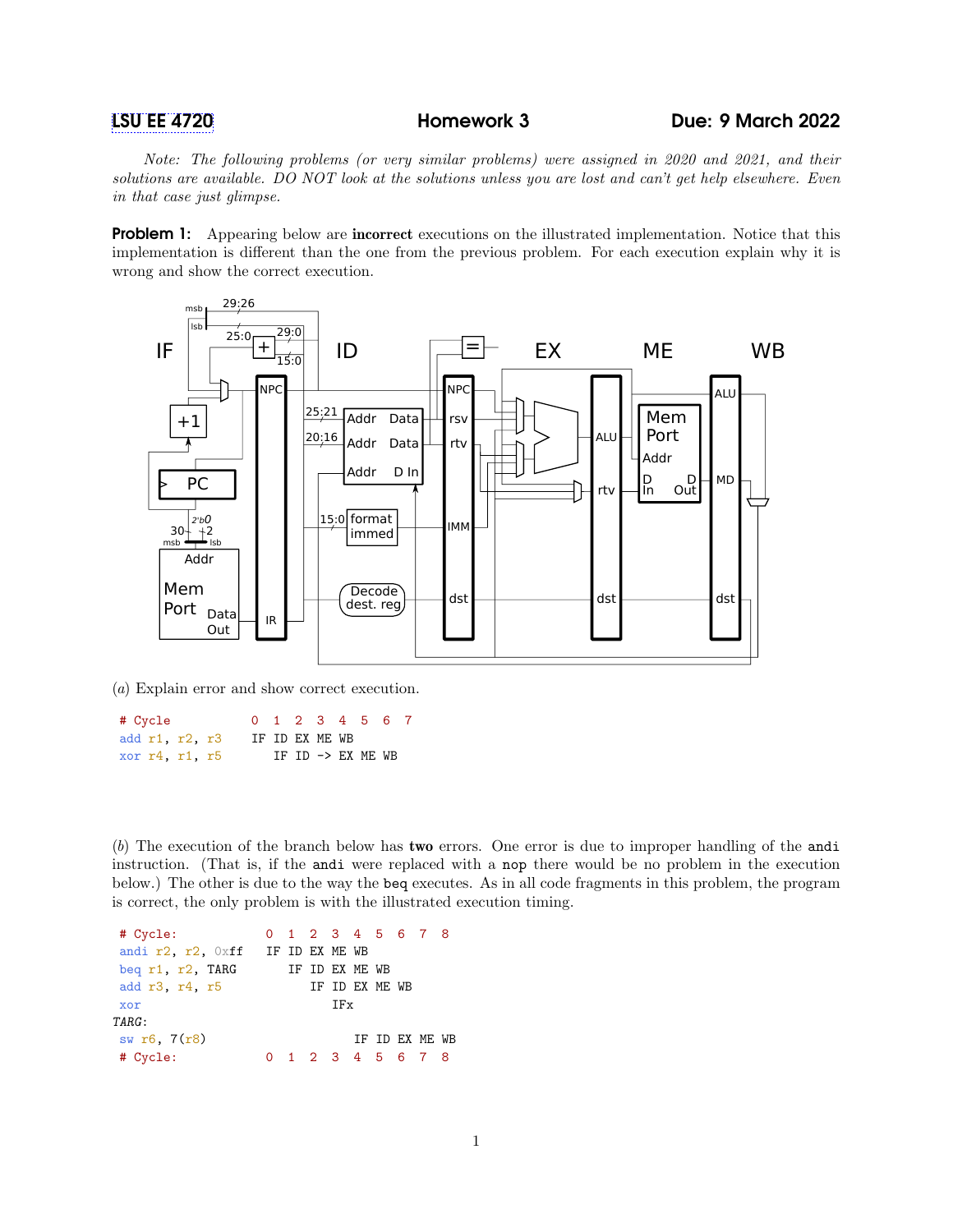

(c) Explain error and show correct execution.

| # Cycle        |  |                |  | 0 1 2 3 4 5 6 7 |  |
|----------------|--|----------------|--|-----------------|--|
| 1w r2, 0(r4)   |  | IF ID EX ME WB |  |                 |  |
| add r1, r2, r7 |  | IF ID EX ME WB |  |                 |  |

(d) Explain error and show correct execution.

| # Cycle          |                |  |  | 0 1 2 3 4 5 6 7   |  |
|------------------|----------------|--|--|-------------------|--|
| add r1, r2, r3   | IF ID EX ME WB |  |  |                   |  |
| $1w$ r1, $0(r4)$ |                |  |  | IF ID -> EX ME WB |  |

(e) Explain error and show correct execution.

| # Cycle        |                |  |  | 0 1 2 3 4 5 6 7   |  |
|----------------|----------------|--|--|-------------------|--|
| add r1, r2, r3 | IF ID EX ME WB |  |  |                   |  |
| sw r1, $0(r4)$ |                |  |  | IF ID -> EX ME WB |  |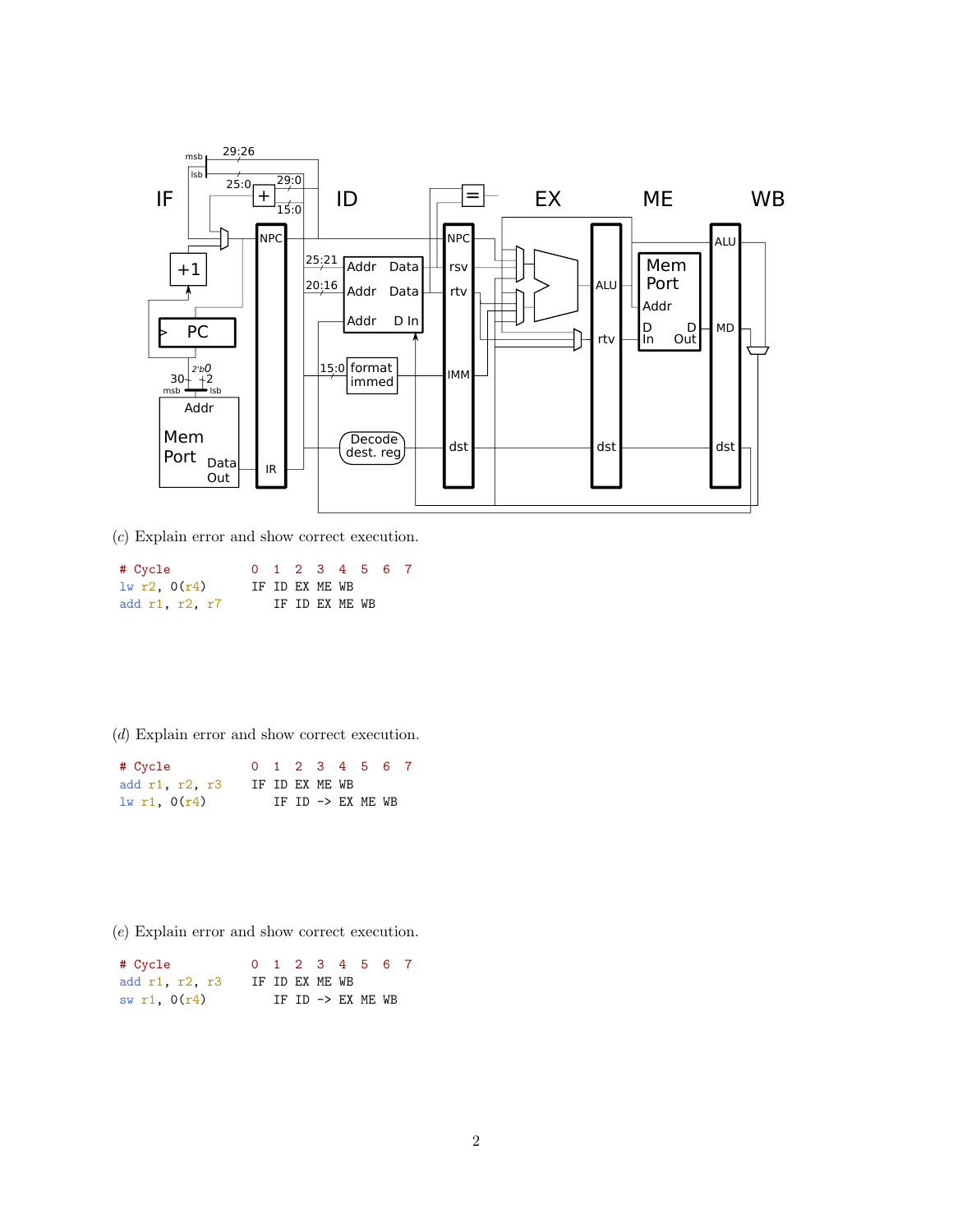**Problem 2:** Appearing below is the labeled MIPS implementation from 2018 Midterm Exam Problem 2(b), and as in that problem each mux in the implementation below is labeled with a circled letter, and mux inputs are numbered. Some wires are colored to make them easier to follow. Write code sequences that use the mux inputs as requested below. Some code sequences may consist of a single instruction.



(a) Use F0. Don't be fancy about it, just one instruction is all it takes.

(b) Use F0, C2, and D3 at the same time. The code should not suffer a stall. More than one instruction is needed for the solution. Note: This is new in 2022.

(c) Explain why its impossible to use E0 and D0 at the same time.